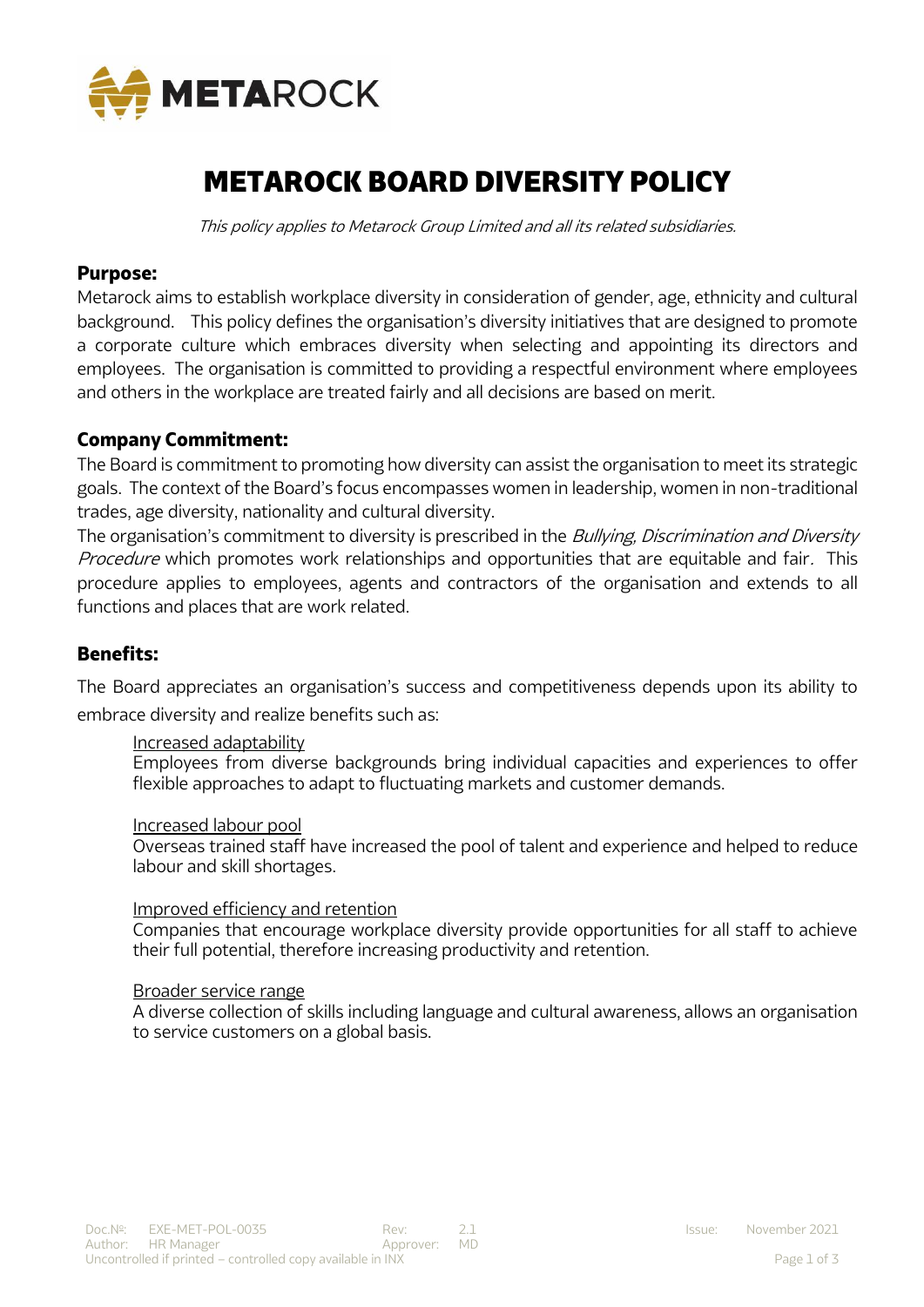

# **Selection and Appointment of Directors and Employees:**

## Board members

Board members drive the organisation's culture and strategy by providing broad and varied perspectives. Each member has a unique skill set developed by past experiences. The range of skills and attributes that should be sought for representation includes:

- Corporate experience:
- Risk management experience;
- **•** Financial and accounting experience;
- Leadership experience;
- **·** Interpersonal skills:
- **•** Educational experience; and
- Legal experience

Importantly consideration should be given to the gender, age and cultural balance of the Board.

The Board Charter defines the Board composition and tenure. When a member retires, or when the Board has determined there's a need for membership to be augmented, the Board shall measure and map the gender, age and ethnicity attributes, and the skills and experience of the members.

Candidates are selected from a diverse pool by means of advertising, referrals and candidates sourced by an independent professional search firm.

The Remuneration and Nomination Committee shall assess all potential candidates against a Board approved selection criteria that considers integrity, skills, qualifications, experience, personal qualities, fitness and propriety and community standing. The Committee also considers whether a candidate's diversity attributes or their skills and experience will complement the existing Board (and if the candidate has sufficient time available to commit themselves to their responsibilities).

Where the Board agrees to invite one or more candidates to join the Board, the Board will authorise the Company Secretary to formally invite the candidate(s) to join the Board.

## Employees

Employees are appointed in accordance with the organisation's *Recruitment Procedure* that defines a considered advertising, interview, selection and induction process. The organisation is committed to ensuring that recruitment and selection decisions are based on the principle of merit and a person's skills and qualifications regardless of their age, gender, nationality or cultural background.

A partnership with a global recruitment company enables the organisation to select candidates from a diverse pool. Once final candidates are selected, final interviews are conducted by no less than two internal persons with varied attributes.